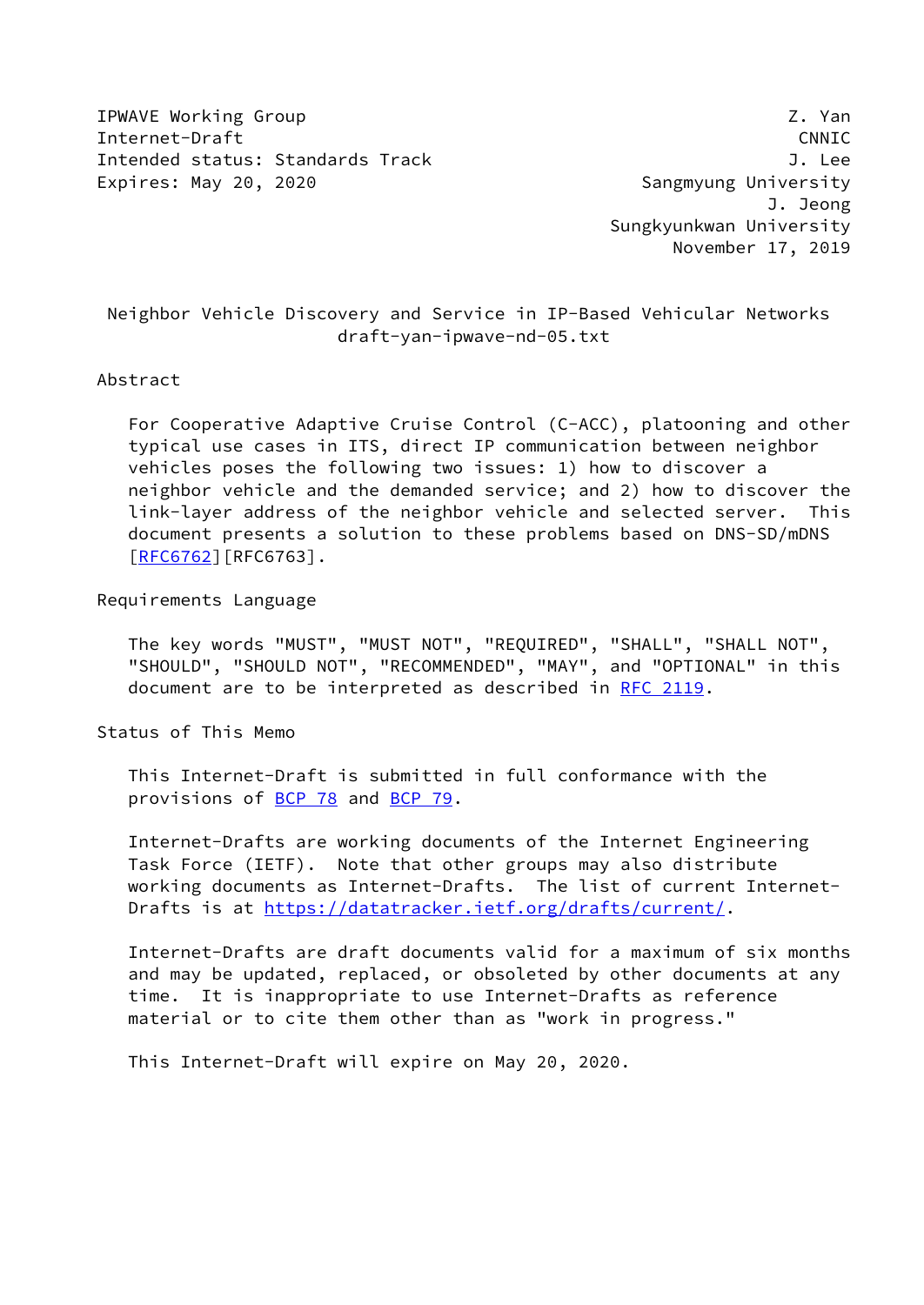<span id="page-1-1"></span>Internet-Draft ITS ND November 2019

Copyright Notice

 Copyright (c) 2019 IETF Trust and the persons identified as the document authors. All rights reserved.

This document is subject to **[BCP 78](https://datatracker.ietf.org/doc/pdf/bcp78)** and the IETF Trust's Legal Provisions Relating to IETF Documents [\(https://trustee.ietf.org/license-info](https://trustee.ietf.org/license-info)) in effect on the date of publication of this document. Please review these documents carefully, as they describe your rights and restrictions with respect to this document. Code Components extracted from this document must include Simplified BSD License text as described in Section 4.e of the Trust Legal Provisions and are provided without warranty as described in the Simplified BSD License.

## Table of Contents

|  | $\underline{5}$ . Neighbor vehicle and service discovery 4 |   |
|--|------------------------------------------------------------|---|
|  |                                                            |   |
|  |                                                            |   |
|  |                                                            |   |
|  |                                                            | 6 |
|  | 9.1. Normative References                                  | 6 |
|  | 9.2. Informative References 7                              |   |
|  |                                                            |   |
|  |                                                            |   |

# <span id="page-1-0"></span>[1](#page-1-0). Introduction

As illustrated in [[DNS-Autoconf\]](#page-7-1), a naming scheme is needed for the vehicle devices to support the unique name auto-configuration. This can support the location based communicaton and scalable information organization in Intelligent Transportation Systems (ITS). Based on the naming scheme like this and the widely-used DNS-SD/mDNS protocol, this document illustrates how to discover a neighbor vehicle or the required services with DNS resolution logic. Before this, we make the following assumptions:

 o Name: A vehicle SHOULD have a temporary name which is related to its geo-location.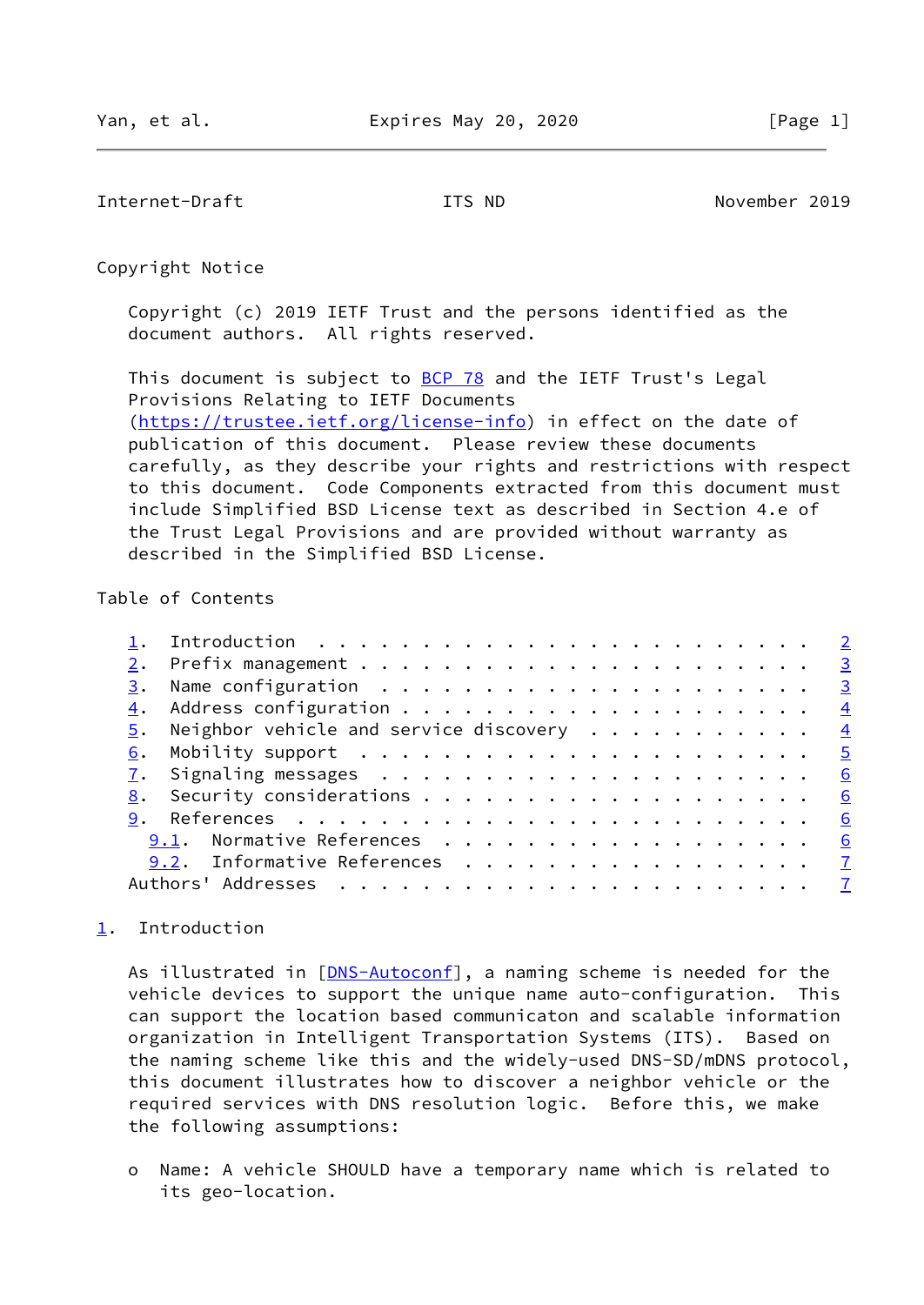o Address: A vehicle SHOULD have a global IP address which is routeable for the IP communications.

Yan, et al. **Expires May 20, 2020** [Page 2]

<span id="page-2-1"></span>Internet-Draft ITS ND November 2019

 In this way, a standardized, efficient and scalable scheme can be used to retrieve the necessary information of the corresponding node (domain name, IP address, goe-location, link-local address and so on) for the further communications based on the DNS-SD/mDNS function. In addition, the IPv6 Neighbor Discovery (ND)'s messages (e.g., RA and RS messages) can also be used to exchange some required information (e.g., mobile network prefixes and link-local address) in ITS in combination with DNS-SD/mDNS [\[MNPP](#page-7-2)].

<span id="page-2-0"></span>[2](#page-2-0). Prefix management

 The network architecture which illustrates the prefix management of name and address is shown in Figure 1.



Figure 1: Name and address management architecture

 As shown in Figure 1, Router1 and Router2 are two routers which can connect to the Internet and they hold different IP prefixes. RSU1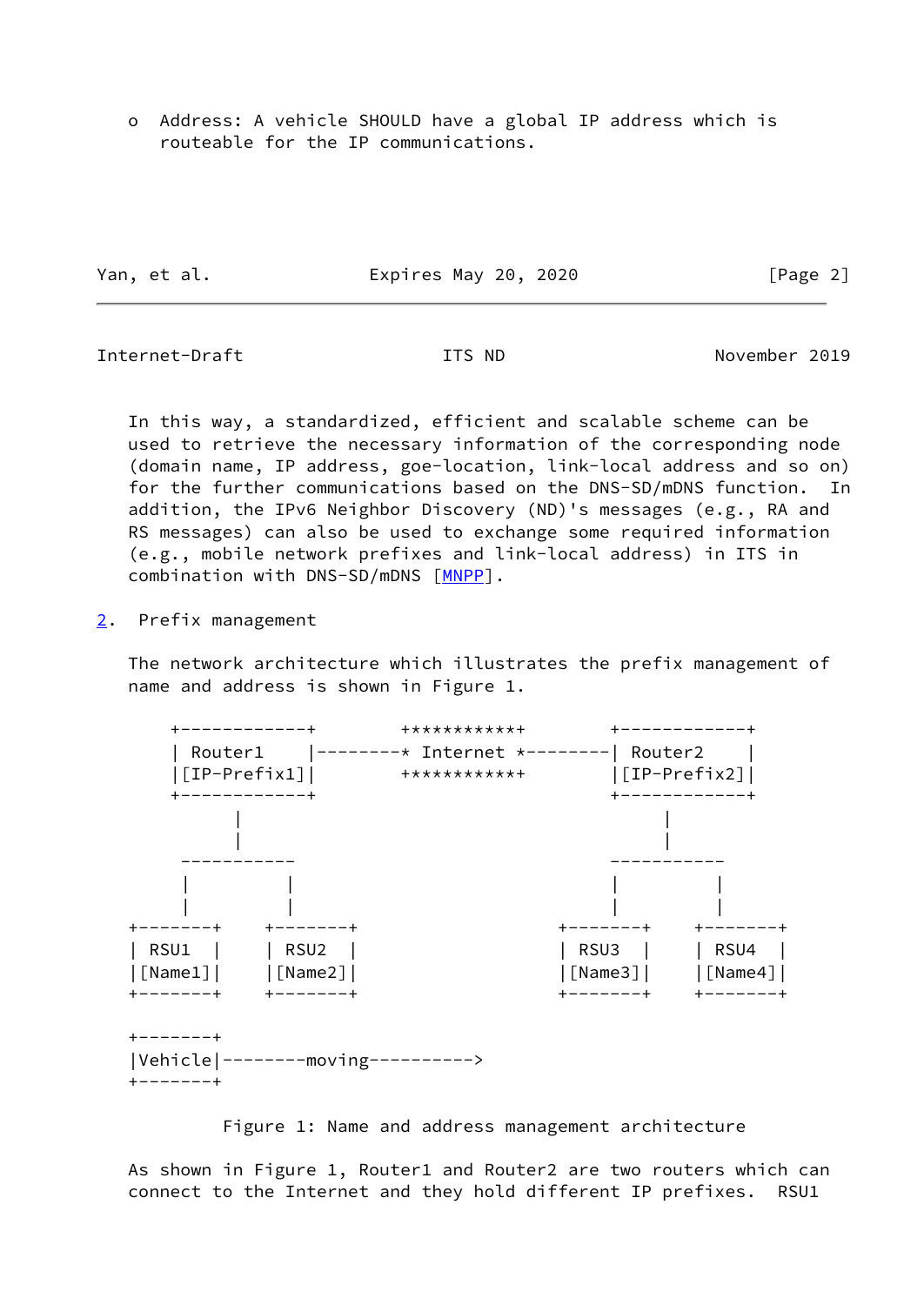and RSU2 are two Road-Side Units (RSUs) under Router1 but hold different name prefixes, while RSU3 and RSU4 are two RSUs under Router2 but hold different name prefixes.

<span id="page-3-0"></span>[3](#page-3-0). Name configuration

 The RSU acts as an access router for the static and moving vehicles which want to be connected with the Internet. Based on [\[RFC3646](https://datatracker.ietf.org/doc/pdf/rfc3646)], [\[RFC6106](https://datatracker.ietf.org/doc/pdf/rfc6106)] or extended WAVE Service Announcement (WSA) message, the RSU can announce its location based name prefix to the vehicles covered by the RSU. This location based prefix may contain information such as country, city, street and so on, which will act

| Yan, et al. | Expires May 20, 2020 |  | [Page 3] |
|-------------|----------------------|--|----------|
|-------------|----------------------|--|----------|

<span id="page-3-2"></span>Internet-Draft TTS ND ITS ND November 2019

 as the "domain\_name" of the vehicle device name as spefified in [DNS- Autoconf].

<span id="page-3-1"></span>[4](#page-3-1). Address configuration

 The RSU may advertise the IP prefix to support the IPv6 Stateless Address Autoconfiguration (SLAAC) operation of vehicle devices and movement detection (in the IP layer). If the DHCP is used for the address configuration, RSU also acts as functional entity such as a DHCP proxy and DHCP server.

<span id="page-3-3"></span>[5](#page-3-3). Neighbor vehicle and service discovery

(1) RSU based

 Vehicles may have direct connection with the serving RSU and join the same link with the serving RSU. Then the RSU can maintain the registered vehicle or service in its serving domain. Otherwise, the RSU acts as a relay node for discovering in a proxy manner.

 When a vehicle wants to locate the potential nearby neighbor and further establish the communication, the vehicle will trigger the direct unicast query to port 5353 or legacy unicast DNS query to the RSU. RSU may respond directly if it has the related information, otherwise, the RSU multicasts the DNS query to the multicast group to retrieve the related information. A unicast response is the first recommendation here because it can suppress the flooding, but of course, the DNS response message can also be multicasted as an active announcement of the verhicle or service existence.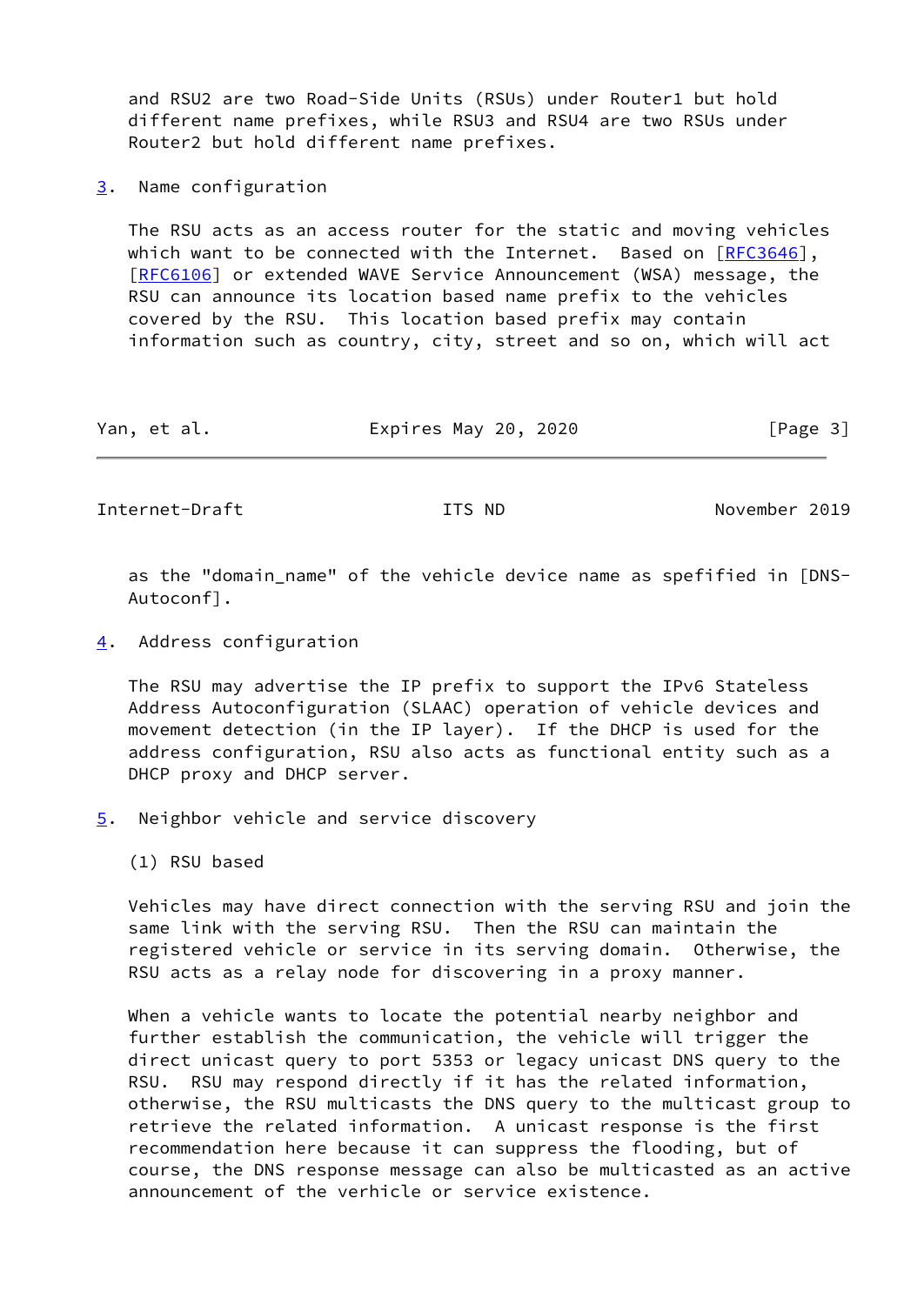(2) Ad-hoc based

 Vehicles may communicate with each other or sense the front and rear neighbor vehicles with DSRC, WiFi, Bluetooth or other short-distance communication technologies, connecting each other in the Ad-hoc manner. Then the discovery can be executed in an infrastructure-less manner with the following phases, as specified in mDNS.

 o Probing: When a vehicle starts up, wakes up from sleeping mode or the Vehicular Ad Hoc Networks (VANET) topology changes (after configuration of the name and address), it should probe the availability of the service with which it can provide other vehicles. Then the vehicle periodically announces the service and its existence with unsolicited multicast DNS response containing, in the Answer Section, all of its service name, DNS name, IP address and other information. The vehicle also updates the related information actively if there is any change.

Yan, et al. **Expires May 20, 2020** [Page 4]

### <span id="page-4-0"></span>Internet-Draft ITS ND November 2019

- o Discovering: To support the service and neighbor vehicle discovery in the dynamic and fragmentation-possible environment in VANET, different query modes of mDNS can be used for different scenarios: 1) One-Short Multicast DNS Query can be used to locate a specific vehicle. 2) Continuous Multicast DNS Query can be used to locate the nearby vehicles which are moving.
- o Refreshing: After the neighbor discovery as illustrated above, the vehicles should continually exchange their DNS name, IP address, geo-location and other information in order to refresh the established communications. For example, the Multiple Questions Multicast Responses can be used to update the caches of receivers efficiently and Multiple Questions Unicast Responses can be used to support the fast bootstrapping when a new vehicle joins.
- o Goodbye: When the vehicle arrives at its destination, stops temporarily or shuts down its communication or sensing devices, it will announce the service suspending and its inexistence with an unsolicited multicast DNS response packet, giving the same Resource Records (RRs) (containing its DNS name and IP address), but with zero Time-To-Live (TTL).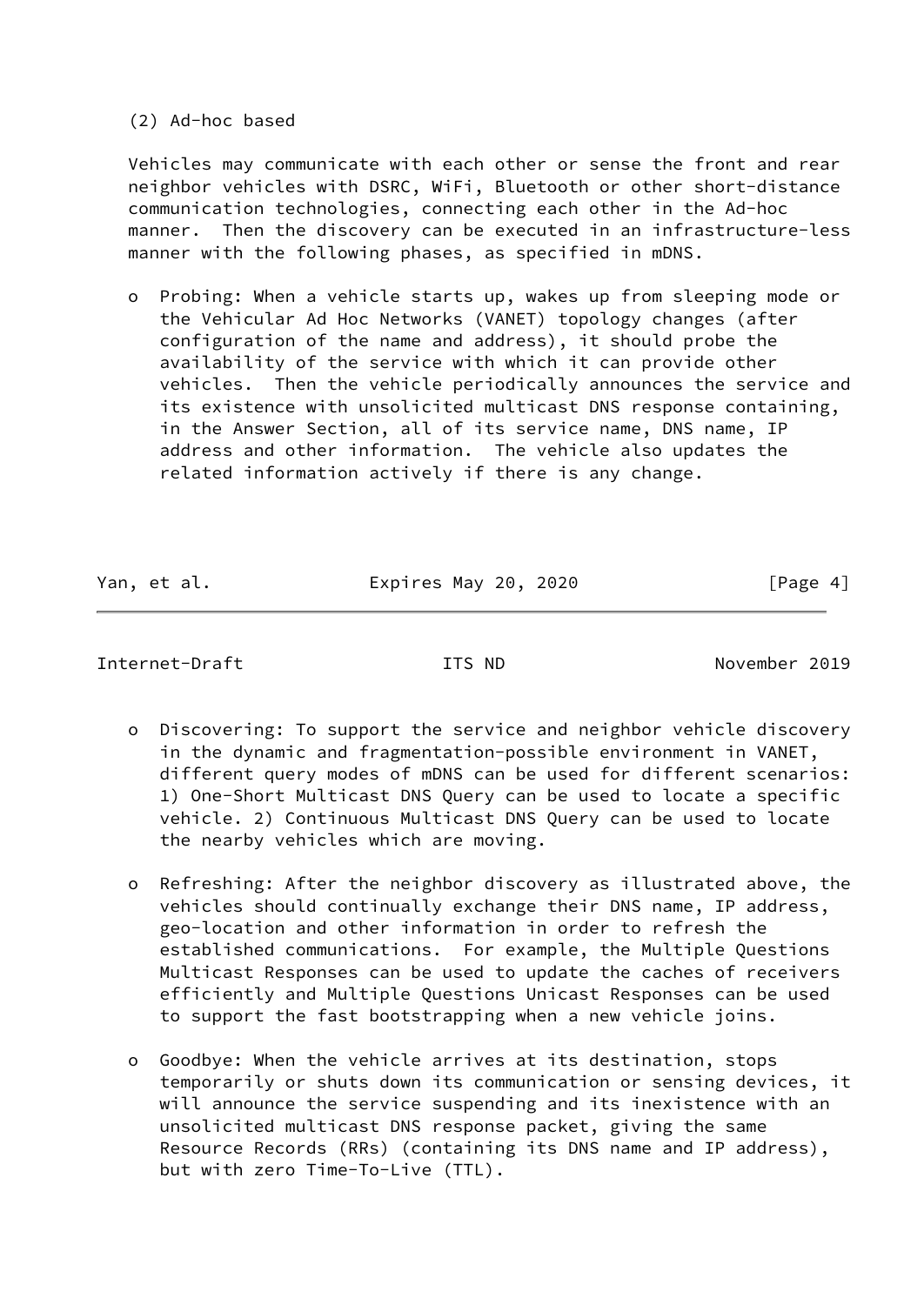## <span id="page-5-0"></span>[6](#page-5-0). Mobility support

 During the movement of the vehicle, it may cross different RSUs. When a vehicle enters the communication coverage of a new RSU, the new domain prefix and new IP prefix may be learned. Generally, there are two main cases for the mobility:

- o The domain name changes and the IP prefix remains, as shown in Figure 1, the vehicle moves from the coverage of RSU1 to the coverage of RSU2. The vehicle will configure a new DNS name from RSU2 and may update the new DNS name in the local database (e.g., RSU). But the vehicle should keep its previous DNS name for a while until that all the communicating neighbors have learned its new DNS name. During this duration, the vehicle will contain both the previous and new DNS names in the DNS response message.
- o Both the domain name and IP prefix change, as shown in Figure 1, the vehicle performs a handover from RSU2 to RSU3. The vehicle will configure both its new DNS name and new IP address from RSU3 and update them in the local database. Then the above scheme can also be used or with IP-layer mobility management protocols (e.g., Mobile IPv6 [\[RFC6275](https://datatracker.ietf.org/doc/pdf/rfc6275)] and Proxy Mobile IPv6 [\[RFC5213](https://datatracker.ietf.org/doc/pdf/rfc5213)]).

| Yan, et al. | Expires May 20, 2020 | [Page 5] |
|-------------|----------------------|----------|
|             |                      |          |

<span id="page-5-2"></span>Internet-Draft ITS ND November 2019

<span id="page-5-1"></span>[7](#page-5-1). Signaling messages

 To facilitate the further communication, the link-layer address and geo-information may be included in the DNS message in a piggyback manner. Otherwise, this information may be obtained through the following IPv6 Neighbor Discovery Protocol (NDP) or other procedures (e.g., DHCP and WSA).

<span id="page-5-3"></span>[8](#page-5-3). Security considerations

 In order to reduce the DNS traffic on the wireless link and avoid the unnecessary flooding, the related schemes in mDNS can be used, such as: Known-Answer Suppression, Multipacket Known-Answer Suppression, Duplicate Question Suppression and Duplicate Answer Suppression.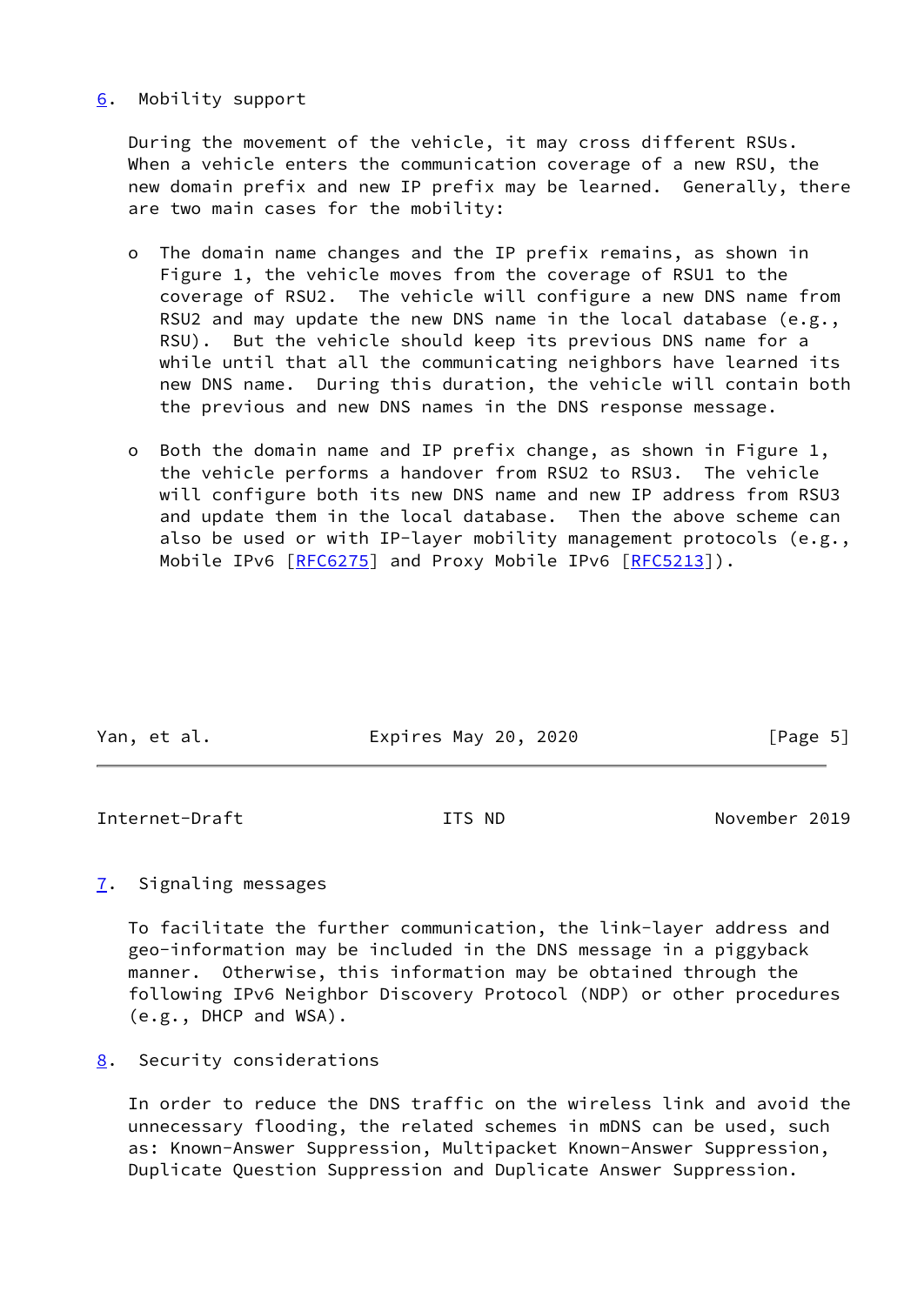In order to guarantee the origination of the DNS message and avoid the DNS message tampering, the security consideration in mDNS should also be adopted.

- <span id="page-6-0"></span>[9](#page-6-0). References
- <span id="page-6-1"></span>[9.1](#page-6-1). Normative References
	- [RFC2119] Bradner, S., "Key words for use in RFCs to Indicate Requirement Levels", [BCP 14](https://datatracker.ietf.org/doc/pdf/bcp14), [RFC 2119](https://datatracker.ietf.org/doc/pdf/rfc2119), DOI 10.17487/RFC2119, March 1997, <[https://www.rfc-editor.org/info/rfc2119>](https://www.rfc-editor.org/info/rfc2119).
	- [RFC3646] Droms, R., Ed., "DNS Configuration options for Dynamic Host Configuration Protocol for IPv6 (DHCPv6)", [RFC 3646,](https://datatracker.ietf.org/doc/pdf/rfc3646) DOI 10.17487/RFC3646, December 2003, <[https://www.rfc-editor.org/info/rfc3646>](https://www.rfc-editor.org/info/rfc3646).
	- [RFC5213] Gundavelli, S., Ed., Leung, K., Devarapalli, V., Chowdhury, K., and B. Patil, "Proxy Mobile IPv6", [RFC 5213,](https://datatracker.ietf.org/doc/pdf/rfc5213) DOI 10.17487/RFC5213, August 2008, <[https://www.rfc-editor.org/info/rfc5213>](https://www.rfc-editor.org/info/rfc5213).
	- [RFC6106] Jeong, J., Park, S., Beloeil, L., and S. Madanapalli, "IPv6 Router Advertisement Options for DNS Configuration", [RFC 6106,](https://datatracker.ietf.org/doc/pdf/rfc6106) DOI 10.17487/RFC6106, November 2010, <[https://www.rfc-editor.org/info/rfc6106>](https://www.rfc-editor.org/info/rfc6106).
	- [RFC6275] Perkins, C., Ed., Johnson, D., and J. Arkko, "Mobility Support in IPv6", [RFC 6275](https://datatracker.ietf.org/doc/pdf/rfc6275), DOI 10.17487/RFC6275, July 2011, [<https://www.rfc-editor.org/info/rfc6275](https://www.rfc-editor.org/info/rfc6275)>.

| Yan, et al. | Expires May 20, 2020 | [Page 6] |
|-------------|----------------------|----------|
|             |                      |          |

<span id="page-6-2"></span>Internet-Draft ITS ND November 2019

- [RFC6762] Cheshire, S. and M. Krochmal, "Multicast DNS", [RFC 6762](https://datatracker.ietf.org/doc/pdf/rfc6762), DOI 10.17487/RFC6762, February 2013, <[https://www.rfc-editor.org/info/rfc6762>](https://www.rfc-editor.org/info/rfc6762).
- [RFC6763] Cheshire, S. and M. Krochmal, "DNS-Based Service Discovery", [RFC 6763,](https://datatracker.ietf.org/doc/pdf/rfc6763) DOI 10.17487/RFC6763, February 2013, <[https://www.rfc-editor.org/info/rfc6763>](https://www.rfc-editor.org/info/rfc6763).